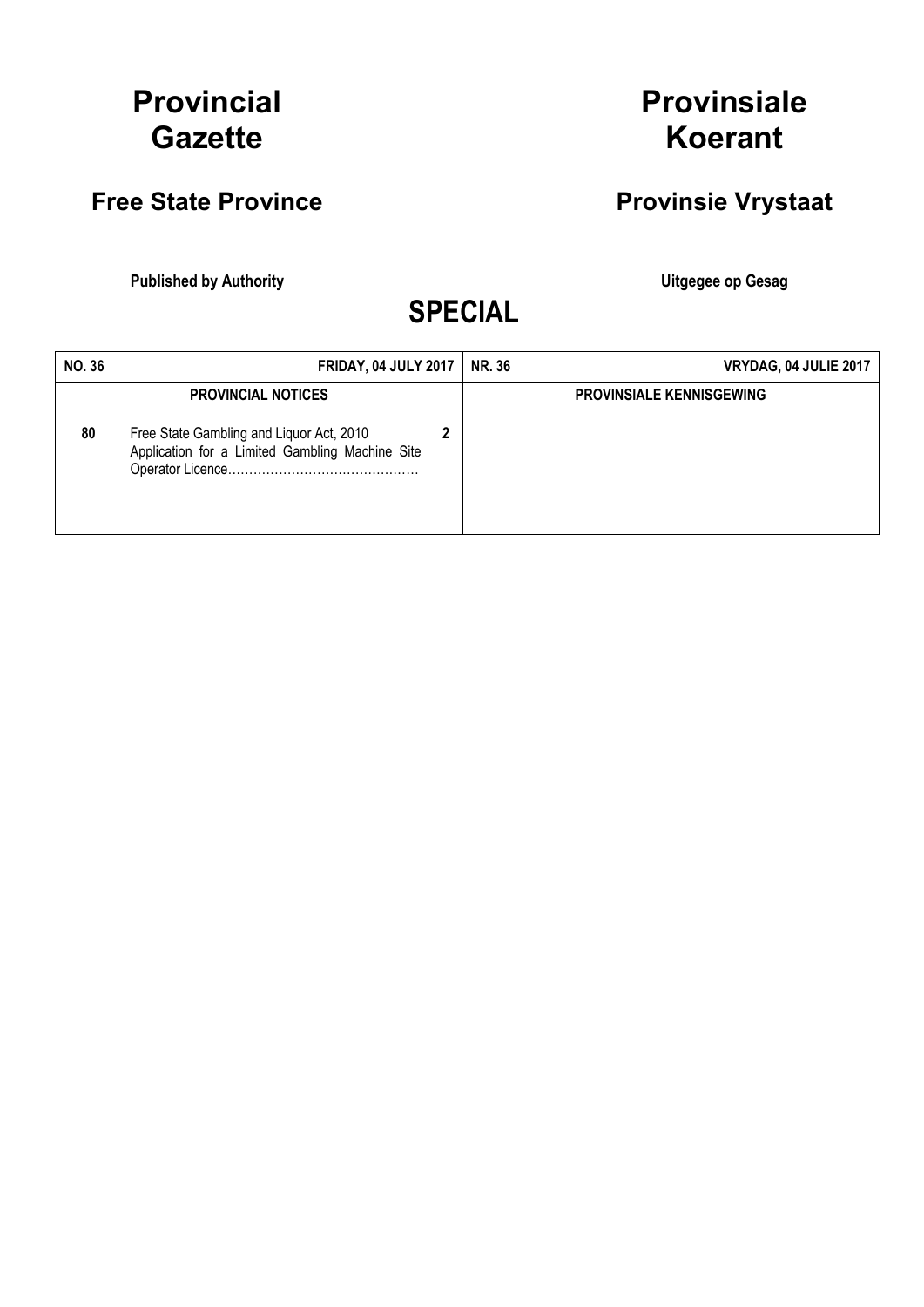## [PROVINCIAL NOTICE NO. 80 OF 2017]

## FREE STATE GAMBLING AND LIQUOR ACT, 2010 APPLICATION FOR A LIMITED GAMBLING MACHINE SITE OPERATOR LICENSE

Notice is hereby given that:

- 1. Serai Israel Kgolokwane trading as, Mountain View at No. 6561 Mophethe & Moshoeshoe Street, Mangaung, Bloemfontein
- 2. Victor Afeanyi Chenze trading as, Music Kitchen at No. 3 Ella Street, Willows, Bloemfontein
- 3. Marcel Basson trading as, The Bucket at Erf No. 9951 No. 46 Wildeals Avenue, Gardenia, Bloemfontein
- 4. Thabo Phillip Morake trading as, Reformation Tavern at No. 55528 Thabo Mbeki Square, Mangaung, Bloemfontein
- 5. Norma Ntombifikile Hlomgwane trading as, Norma's Tavern at No. 3278 Skotiphola, Tumahole, Parys
- 6. Themba David Ndweni trading as, Duck Inn at Erf 23, Northridge Building, Fichardt Street, Sasolburg
- 7. George Frederick Claassen trading as, Legend Restaurant and Pub at No. 63 Bree Street, Parys
- 8. Cynthia Rona Stander trading as, Flamingo's at No. 23 Bree Street, Parys
- 9. Bosson Liquor Trading trading as, Harry's Tavern at Erf 203, Harrismith
- 10. Autumn Skies Trading 159 CC trading as, Mountain Breeze Gaming & Entertainment at shop 532A, 532 Sias Oosthuizen Street, Clarens
- 11. Ina Nel trading as, Country Cousin Coffee Shoppe at Erf 141 c/o Voortrekker & President Street, Rouxville
- 12. Maria Da Luz Rodriques trading as, Rising Sun Restaurant at No. 1 Hout Street, Allandrige
- 13. Savvakis Pittas trading as, M & S Restaurant at Shop 17 Stand 1008, Gold Acre Street, Virginia
- 14. Molelekoa Frank Monnane trading as, Sehuba Eating House at No. 7123 Mokoena Location, Thaba 'Nchu
- 15. Molefi Makhetha trading as, The Rock Tavern at No. 1337 T Section Botshabelo
- 16. Motoane Lesley Lebona trading as, Thaba 'Nchu Tavern at No. 1529 Block C Botshabelo
- 17. William Mills trading as, Levi's Tavern at No. 74 Geelvis Avenue, Bloemside, Bloemfontein
- 18. Thapelo William Senokwane trading as, Lapologa Tavern at No. 17460 Grasland Phase 2, Bloemfontein
- 19. Tebogo Gratitude Mathobisa trading as, Lotto Inn at Erf 769, 3477 Mokhuhlane Street, Mangaung, Bloemfontein
- 20. Lehehle Petrus Ratsiu trading as, Moonlight at Erf 2585 Mountain View, Brandfort
- 21. Dikeledi Sophia Ramantso trading as, Stock's Tavern at Erf No. 311, Seeisoville, Kroonstad
- 22. Search Trade trading as, Monate Restaurant at Erf 6, Cnr Davin & Fontein Street, Bultfontein
- 23. Mahokobane Adam Mlaba trading as, Galaxy at No. 1583 Mabizela Street, Bohlokong, Bethlehem
- 24. Anna Pepler trading as, Makwebe Tavern at Erf 73 No. 18 Jordaan Street, Edenville
- 25. Keneilo Mocwaledi trading as, Kenny's Tavern at No. 536 Boiketlo Street, Bolokanang, Petrusburg
- 26. Dream Team Trading 5 CC trading as, Mozolo Tavern at No. 480 Seeisoville, Maokeng, Kroonstad
- 27. Makaku Rhodes Mbembe & Kenosi Dorcas Senokwane trading as, Lapalaka Inn at No. 457 Freedom Square, Tshwaraganang, Dealesville

--------------------------------------------------------------------------------------------------------------------------------------------------------